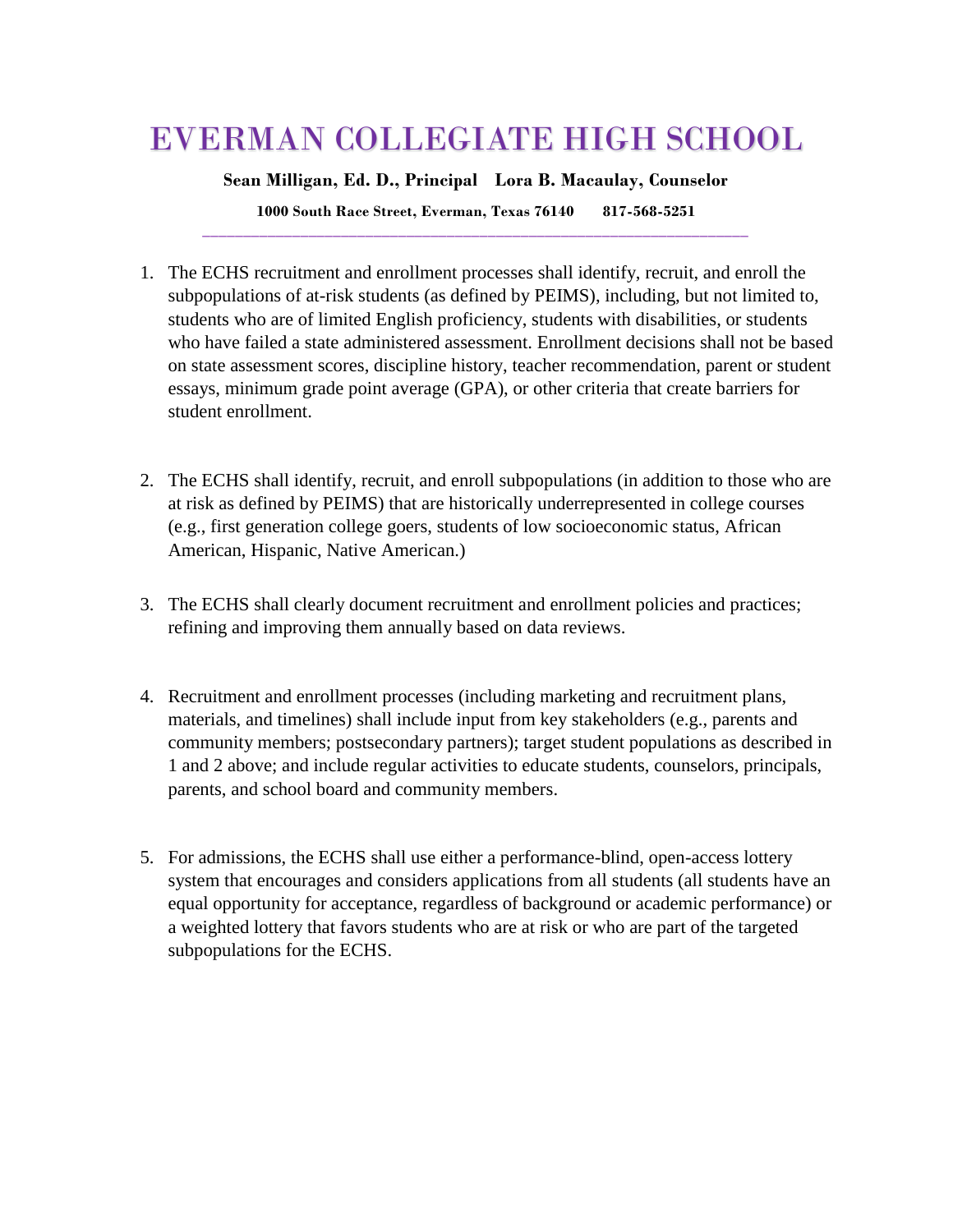## EVERMAN COLLEGIATE HIGH SCHOOL

**Sean Milligan, Ed. D., Principal Lora B. Macaulay, Counselor**

**1000 South Race Street, Everman, Texas 76140 817-568-5200 \_\_\_\_\_\_\_\_\_\_\_\_\_\_\_\_\_\_\_\_\_\_\_\_\_\_\_\_\_\_\_\_\_\_\_\_\_\_\_\_\_\_\_\_\_\_\_\_\_\_\_\_\_\_\_\_\_\_\_\_\_\_\_\_\_\_\_**

## **Recruitment Plan**

Everman Collegiate High School begins the recruitment process in November. The Everman CHS principal and Everman CHS counselor meets with the Everman Junior High leadership team to coordinate interest presentations and providing applications to current  $8<sup>th</sup>$  graders. In January, the Everman CHS principal and Everman CHS counselor, plus current ECHS students, spend two to three days at the junior high school doing presentations. This ensures that our recruitment efforts reach all students.

The Baxter Junior High School counselors meet with students who match the target population of at-risk students including, but not limited to, students who are of limited English proficiency, students with disabilities, or students who have failed a state administered assessment (Benchmark 1). Also, students who are historically underrepresented in college courses such as first generation college goers, economically disadvantaged youth, Hispanic, African American, and Native American are identified and the BJH counselor and junior high AVID teacher meet with them to encourage them to complete an application. All students who complete the form are invited to a meeting with a ECHS team member. Parents and students have the opportunity to ask questions about Everman's program.

At this point, we contact any student/parent who is on our match list but did not complete a form and/or did not attend a 1-to-1 meeting. They are encouraged to schedule a meeting with a Everman CHS staff member to become better aware of Everman CHS's program and all that it has to offer.

Throughout the school year, Everman CHS maintains a spreadsheet of names and phone numbers of those who have called to ask questions concerning ECHS. Anyone on this list receives a phone call and an email to invite them to an information session.

Part of the enrollment process includes disaggregating the data of the incoming freshmen class to track the requirements as defined by state benchmark guidelines.

The recruitment and enrollment process is examined each year during the end of the year teacher work day. We review all of our disaggregated data and discuss as a team what we want to keep and what we would like to refine. This review may include:

- Review attendance at various events and discuss ways to improve attendance
	- o Open House
	- o 1-to-1 meetings
	- o Individual Spanish presentations
- Review our daily attendance percentages and ways to improve student attendance
- Review and refine our presentations
- Review and refine our print materials
- Finalize our media plan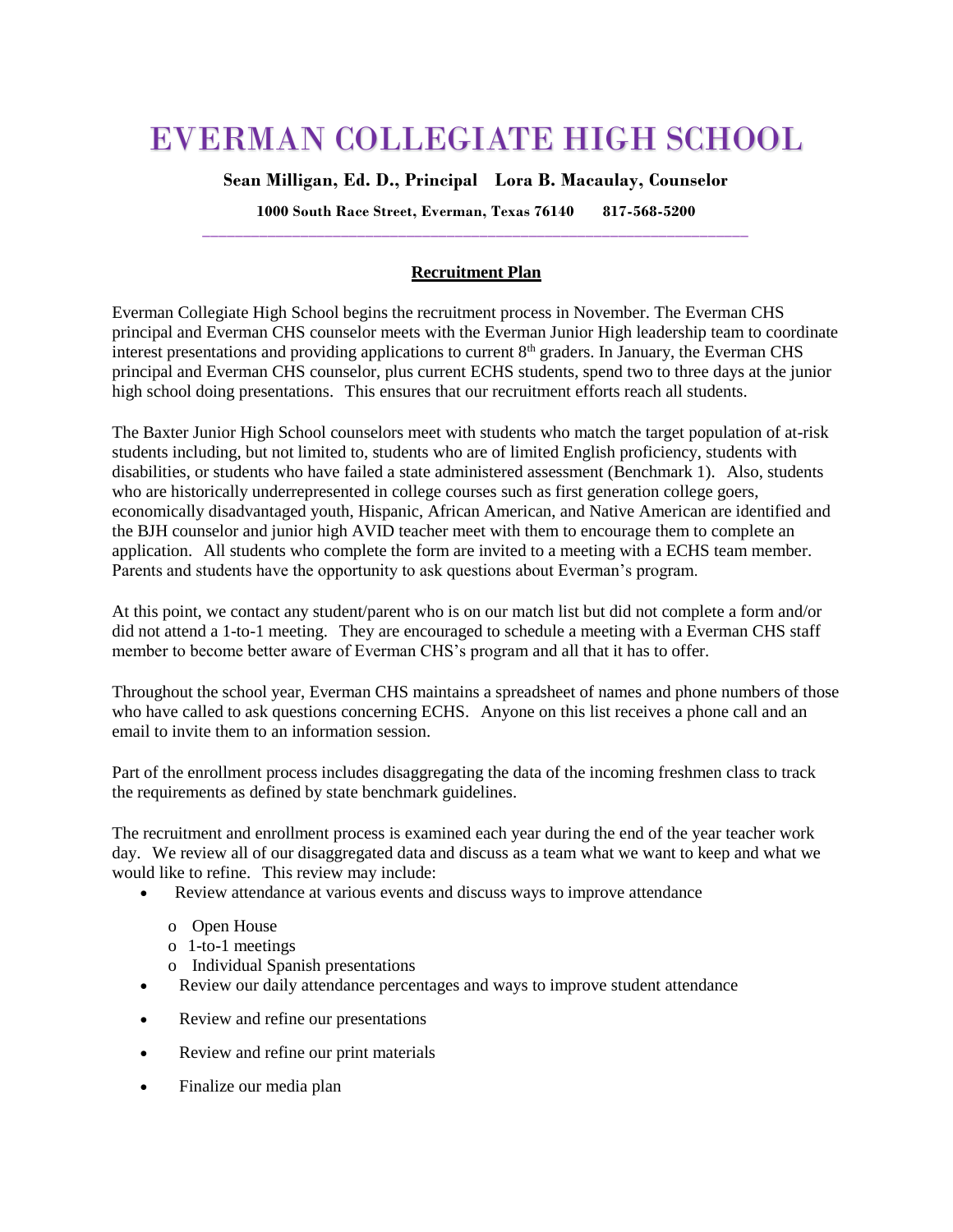- $\bullet$  Survey parents of our current  $9^{\circ}$  graders for their feedback on the recruitment process
- $\bullet$  Survey our current  $9^{\circ}$  graders for their feedback on the recruitment process
- Ask for input from our Campus Education Improvement Committee (CEIC)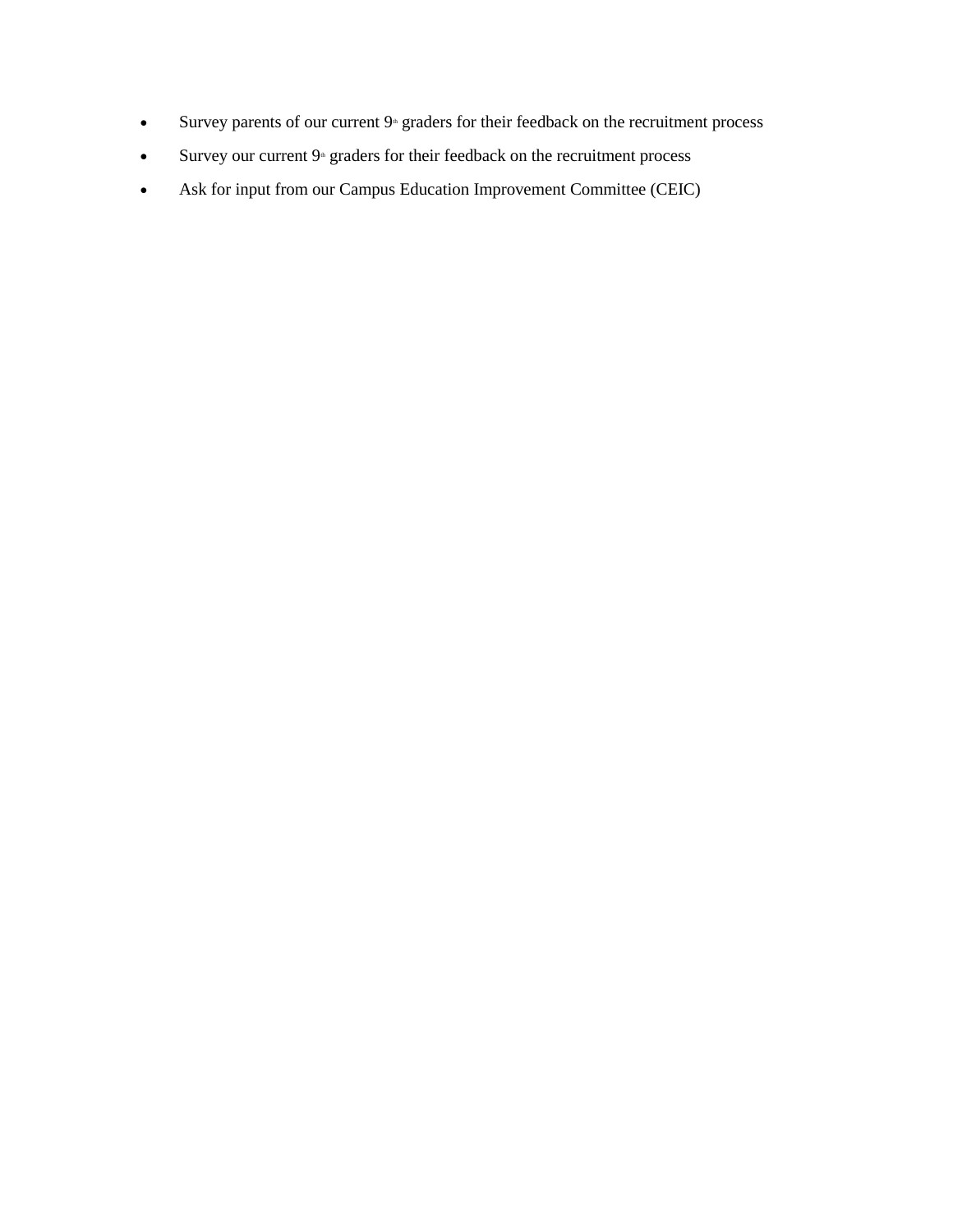Everman Collegiate High School Recruitment Plan

November 2018 – Strategy meeting between ECHS leadership team and Baxter Junior High leadership team to plan information sessions.

January 29-31, 2019 - All BJH  $8<sub>th</sub>$  graders will attend ECHS presentations

February  $1<sup>st</sup>$  – Submissions of application for 2018-2019 begins

 Peachjar flyers and district callouts to parents/guardians notifying application process (English/Spanish)

Parent Presentation Thursday, January 31, 2018 6:00 PM

APPLICATION DUE DATE February 15, 2019

STUDENT INTERVIEWS-all students will have an interview

March 5, 2019 6:00 PM-8:00 PM March 6, 2019 6:00 PM-8:00 PM March 19, 2019 6:00 PM-8:00 PM Additional interviews as needed

LETTERS

We will begin to send notifications letters on March 25, 2019

COUNSELOR VISITS BJH TO CREATE SCHEDULES April, 2019 BJH Visit for  $9<sup>th</sup>$  grade schedule April, 2019 out of district  $9$ <sup>th</sup> grade schedule day

> Timeline Everman Collegiate HS Recruitment, Parent Outreach, and Enrollment Events

| Date           | Event                                            | Description                                                                         |
|----------------|--------------------------------------------------|-------------------------------------------------------------------------------------|
| November, 2018 | <b>ECHS/Baxter JH</b><br><b>Planning Meeting</b> | Meeting between ECHS and BJH leadership<br>to plan and coordinate recruitment plan. |